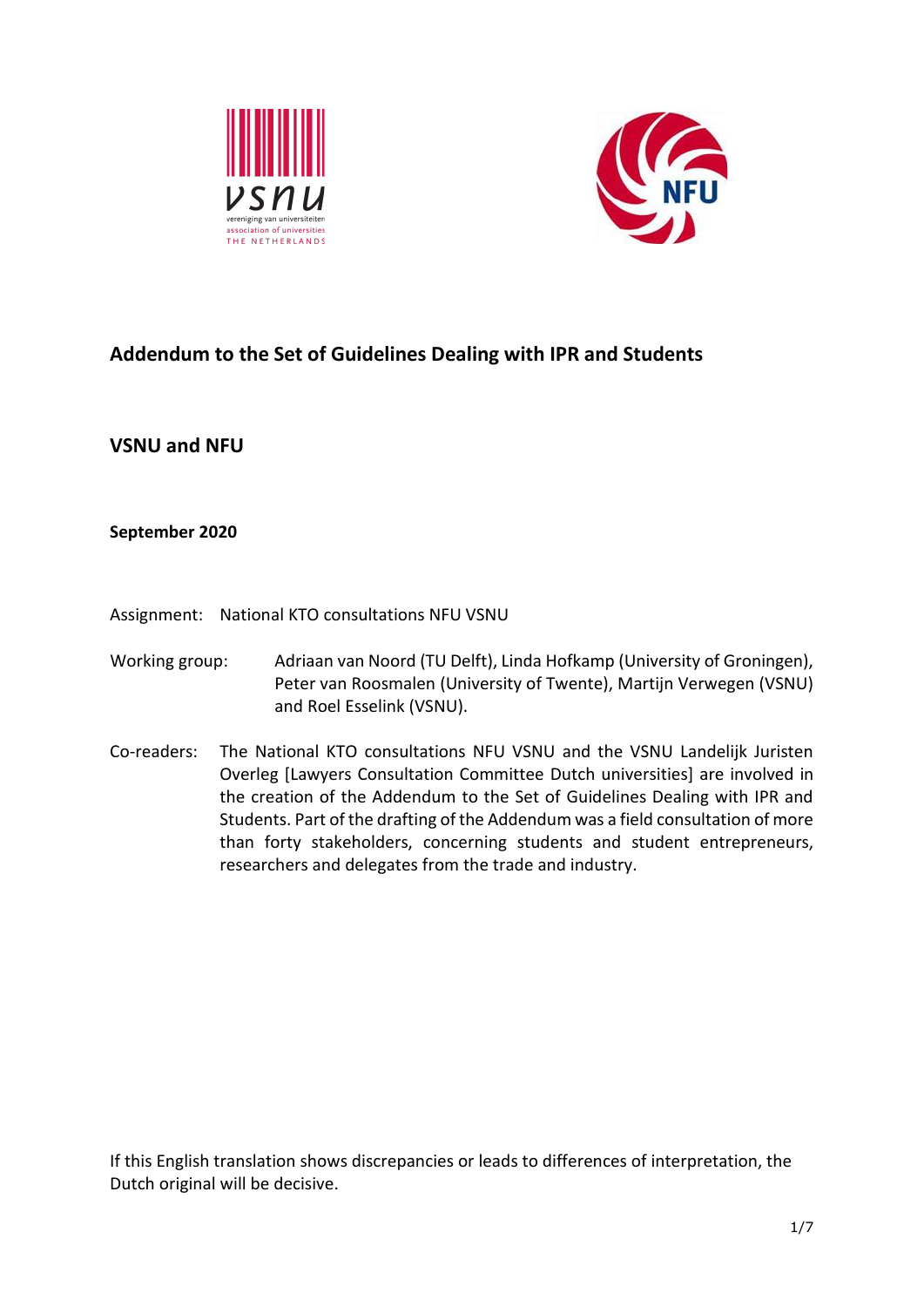## **Addendum to the Set of Guidelines Dealing with IPR and Students**

# **1. Purpose of the Addendum to the Set of Guidelines Dealing with IPR and Students**

The purpose of the Addendum to the Set of Guidelines Dealing with IPR and Students (hereinafter: '**Addendum**') is to present a clear framework for the relationship between the student and the university and/or the university medical centre (hereinafter: **UMC**). This Addendum is to be seen as a complement to the extant 'Set of Guidelines Dealing with Intellectual Property Rights (IPR) for academic start-ups', dated July 2016 (hereinafter: '**Set of Guidelines Dealing with IPR for academic start-ups**').

The Set of Guidelines Dealing with IPR for academic start-ups focuses on intellectual property right(s) (hereinafter: '**IPR**') within the relationship between start-up and university, including the academic staff. Building on this, it prompted the need for a clarification of the rules concerning IPR focused on the relationship between the student and the university and/or UMC. This Addendum stemmed from that need.

The IPR, which covers various areas of law, is characterized by a strong casuistic practice, which is why the Association of Universities in the Netherlands (hereinafter: '**VSNU**') chose to use this Addendum to highlight certain casuistry, specifically those cases in which interpretation can and will differ. These examples will, where appropriate, clarify the functioning of the IPR, which can thus contribute to communicating to students about what they can expect from the university in relation to IPR. Where this Addendum deviates from the Set of Guidelines Dealing with IPR for academic start-ups, this Addendum must be regarded as leading in the relationship between student and university.

For universities, the usual VSNU 'apply or explain' principle applies to the interpretation of this Addendum.

## **2. Principles**

# 2.1 General principles on ownership

In principle, the Student is the Right-holder of the IPR that he/she has independently developed. This principle pertains to all types of works and Reports, such as developed concepts, software or a thesis, for example.

In principle, the *university* is the Right-holder of the IPR developed by a Student, if this Student has signed a transfer agreement or waiver declaration to that end, showing the Student's consent.

There may also be shared IPR, whereby both the Student and the university are Right-holders. As this often creates an undesirable situation for both parties, the Addendum offers a number of possible solutions with the aim of preventing the formation of shared IPR, such as by making arrangements (Paragraph 2.2) or by offering a substitute assignment (Paragraph 2.3). A university may also decide to further specify the directions in which solutions should be sought in the event of shared IPR in its own IPR policy.

Arrangements are also needed if cooperation is sought with a third party, for instance when Students wish to carry out a Traineeship or a Study Activity within a Research project of the university, in which third parties may or may not be involved, or in the event that Students wish to carry out a Traineeship and/or a Study Activity with third parties within the framework of the educational programme.

In the case of a Traineeship, these arrangements will then be laid down in a traineeship agreement between the university, the Traineeship Provider and the Student. The university may also be the Traineeship Provider, in which case the traineeship agreement is concluded only between the Student and the university in question. The traineeship agreement may contractually deviate from the aforementioned starting principles as to whom the Rightholder is.<sup>1</sup>

## 2.2 Duty to provide information and duty of effort for the university and the Student

During the course of their studies, Students may come into contact with the development of results on which IPR rest or may rest. It is therefore important that students are aware of what this entails and what this means for their personal legal position. The university has a duty to inform the Student in such a way as to enable the Student to make a well-informed decision on matters concerning the development and transfer of results on which IPR rests

<sup>&</sup>lt;sup>1</sup> At the same time, traineeship agreements may also be standardised agreements. At the time of drafting this Addendum, VSNU is also working together with various stakeholders, both from the trade and industry as with students, on a standard traineeship agreement that may be taken into use nationwide in the near future. In anticipation of the final version of the standard traineeship agreement, the definitions set out in this Addendum have already been revised in line with this standardised agreement.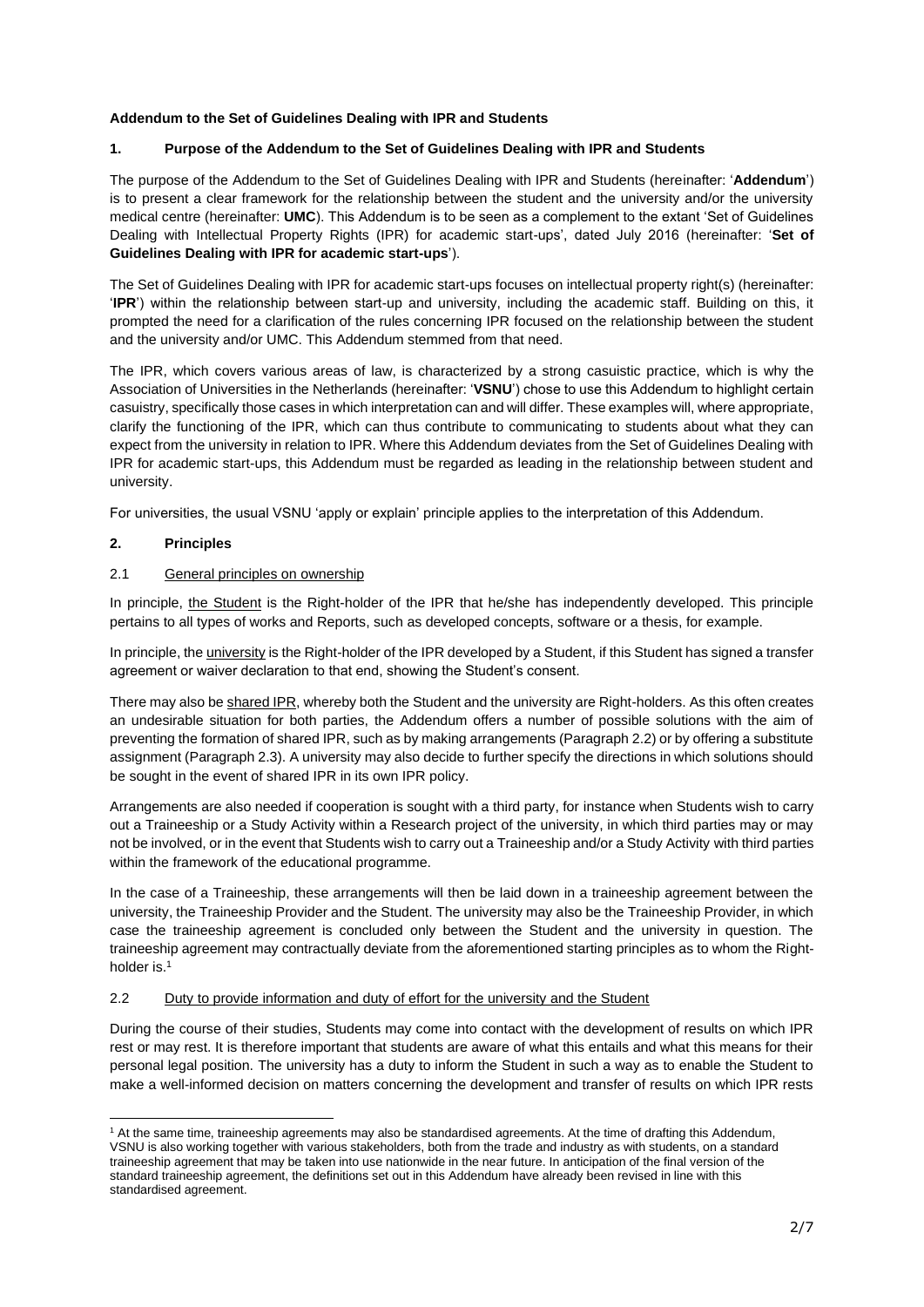or may rest. Universities will each decide how the information provision on such a decision will be organised – this might be by means of a lecture, an instruction video and/or documents published on the university website. It is also important for Students to know who they can contact within the university for any questions relating to additional information on this subject.

The university has a duty of effort to make timely arrangements with the Student, for example, if it has been established prior to a research endeavour, as in the case of a Research Project, that the university or a third party is to become the Right-holder of the IPR generated during the course of the research. If it can be reasonably expected that such a situation is to occur, the university has a responsibility to contact the Student about this. However, in order to make proper use of the rights he/she accrues, the Student also has a responsibility to act expeditiously and to constructively cooperate so that a timely and appropriate solution can be found in all cases.

It is recommended that the university and the Student make these arrangements beforehand, in writing, and where possible, in a standardised form,<sup>2</sup> particularly before the Student is to be involved in a Research Project or other university research in which third parties are involved and/or which comprise public-private partnerships. Arrangements on IPR will often already have been made in these situations between the university and the party or parties involved. Also, confidentiality, not least, will play a considerable role here. As such, making arrangements in retrospect, meaning when there may already be IPR, is an unsatisfactory situation for both the university and the Student.

The university and its staff, but also the Student, have a responsibility to act proactively and constructively, and may be reminded thereof by parties in order to avoid having to make arrangements in retrospect. Consciously not making decisions or not wanting to make arrangements, whatever the outcome of the arrangements may be, should not be an end in itself. Nor is it desirable for education and/or research to experience any delay by not cooperating in finding a solution. The Student is and may be expected to provide the university clarity on whether or not he/she is willing to transfer the IPR, within a reasonable period of time and before results may arise which could lead to IPR. Also, this allows the university a reasonable period of time left to effect a substitute assignment, for example.

## 2.3 Substitute assignment

Making timely arrangements in no way implies that the Student may be forced to transfer his/her IPR. In the event that the Student does not wish to transfer his/her IPR for the university curriculum or for part of the university curriculum, the Student must be given the opportunity to carry out an equivalent assignment within the context of education, without the transfer of IPR generated by him/her being a requirement. This means that the possibility of passing a course should not entail the obligation for the Student to transfer his/her share of the IPR that may be generated to the university. Students who do not want to transfer their IPR must be provided with the opportunity to make this known to the university in advance and to then complete the course, for example by working on a fictitious case, as a substitute assignment. It is recommended to establish an internal policy on this issue.

#### 2.4 What if the Student is the Right-holder of the IPR?

If the Student is the Right-holder of the IPR, the Student is then free to independently dispose of the IPR and, insofar as protection does not already arise by operation of law, the Student may independently apply for IPR protection, possibly with the help of an external authorised representative. The Student may also make use of the options provided by the university that promote entrepreneurship among Students.

Furthermore, the Student may also request the university to protect his/her IPR, for example by means of a patent application by the university. The university will remain free in its choice whether or not to accept this request and the conditions, and should that be the case, the compliance thereof. If, in return for the patent application, ownership is transferred to the university, it is reasonable that, were the same Student to have ambitions to start a business on the basis of this IPR, the university should then provide scope for this within the current frameworks,<sup>3</sup> for example by means of an exclusive licence to this company, on terms to be agreed in accordance with market conditions.<sup>4</sup>

<sup>&</sup>lt;sup>2</sup> Asking a Student to sign such a document prior to enrolment could be considered an extra-statutory restriction of the right to enrol as set out in Section 7:37 in conjunction with Section 7:50 of the Higher Education and Research Act (Dutch acronym: WHW). Though this could trigger legal discussions, it is recommended to not make and document arrangements until the enrolment has taken place, for safety's sake. Even then, the Student needs to be well-informed about the contents, its necessity and the consequences of signing or not signing the document.

<sup>&</sup>lt;sup>3</sup> The starting point for any agreement must be that a Knowledge Institution's contribution to a start-up should be based on nondiscriminatory grounds. Refer to: the Set of Guidelines Dealing with IPR for academic start-ups; Framework and conditions for these variables, page 5.

<sup>4</sup> Framework for State aid for research and development and innovation (2014/C 198/01).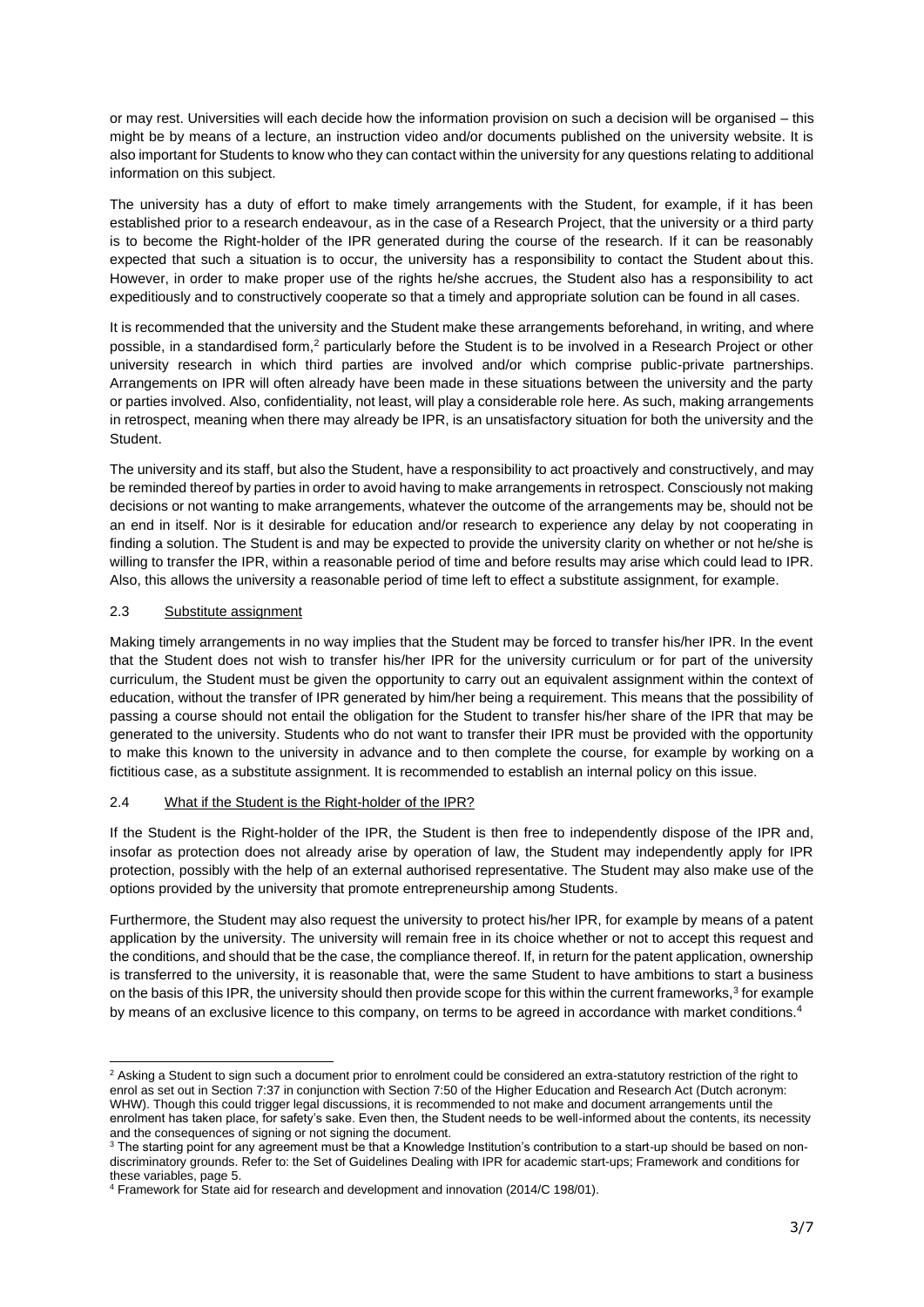## 2.5 What if the university is the Right-holder of the IPR?

If the university is Right-holder of the IPR (refer to Paragraph 3 of the Legal Framework), and/or the Student has transferred his/her (part of) the IPR to the university in advance and an invention is made, this Student will then be regarded as inventor or co-inventor.<sup>5</sup> This means that he/she will usually also be subject to the university's IPR Implementing regulations, as further specified in Paragraph 3.2,<sup>6</sup> which subsequently means that this Student is entitled to Reasonable Compensation. Reasonable Compensation is understood to mean that Students, in the same way as academic staff members who are also regarded as inventors/authors, share in the future proceeds of the IPR, in accordance with the relevant IPR Implementing Regulations in force at the university in question. The same applies to types of IPR other than patents, such as copyright-protected materials. In addition to the Reasonable Compensation, the Student will also be entitled to be named as the inventor, co-inventor, author or coauthor.

Students who want to start up a company and make use of the university's IPR can make further arrangements with the relevant department within their university, provided the university is entitled and willing to do so, meaning that the IPR is not encumbered or promised to a third party.<sup>7</sup> Herein usually lies a role for the Knowledge Transfer Office (hereinafter: **'KTO'**) of the university. Students may furthermore make use of the facilities made available by the university to promote entrepreneurship among Students. Former students and alumni can also make arrangements with the KTO or the university's legal department regarding the use of the university's IPR, provided the university is both entitled and willing. They are treated in this respect on an equal footing with other external entrepreneurs.

## 3 **Legal Framework**

# 3.1 Context

Intellectual property is defined very broadly. It includes all knowledge, products, processes, procedures, protocols, ideas and research results, etc., generated within the university domain. A part thereof can be protected by IPR.<sup>8</sup> This could involve, for example, an invention laid down in a patent, a design laid down in a model, or copyrights on works of literature, science or art such as books, articles, software, music, videos and detailed concepts or game concepts. In some cases, there may also be protection through a duty of confidentiality.<sup>9</sup>

For many types of IPR, the general principle is that the creator, author or inventor is also the Right-holder of the resulting rights. However, there are a number of exceptions to this general principle. This Addendum takes a closer look at patent right, model right and copyright, also often applicable to software, as these IPR are the most frequent in the relationship between the Student and the university.<sup>10</sup> In practice, it does not always appear to be clear who the Right-holder is. For example, if a Student, following intensive instructions according to a step-by-step plan or project or assignment proposal<sup>11</sup>, carries out an assignment for an invention by the academic staff member, it could be that the academic staff member is the inventor or co-inventor and that the university must, as such, be regarded as a Right-holder or co-Right-holder.

## 3.2 The exceptions

*The patent right*

<sup>5</sup> Apart from making an invention, creating work such as software, for example, could also be protected by copyright.

<sup>&</sup>lt;sup>6</sup> These regulations may vary per university in terms of title and content. Also refer to the Appendix Additional definitions.  $7$  Students who want to start up a company or who have started a business are treated as market players. The market player, namely the start-up or the start-up being incorporated, pays a remuneration to the Knowledge Institution, in the form of upfront payments, milestone payments, exit payments and/or Royalties, for example. Payment can also be made in the form of shares. Refer to: The Set of Guidelines Dealing with IPR for academic start-ups; Framework and conditions for these variables, pages 5 and 6.

<sup>&</sup>lt;sup>8</sup> Set of Guidelines Dealing with Intellectual Property Rights (IPR) for academic start-ups, page 4.

<sup>9</sup> Though not the same as intellectual property right, the Dutch Act on the Protection of Trade Secrets is, in fact, relevant within this context in view of the public-private partnerships that universities enter into.

<sup>10</sup> Other important rights applicable within the universities include database rights, chip rights, trademarks, plant breeders' rights, the so-called related rights, the protection of undisclosed confidential information on know-how and corporate information (trade secrets), the regime of the 'Wassenaar Arrangements' and the Nagoya Protocol. However, it has been decided to limit the discussions in this Addendum to a discussion of the three most common areas of law.

<sup>&</sup>lt;sup>11</sup> This depends heavily on the circumstances of the case in question. Reference is made to a more scientific cooperative relationship, involving creative research as opposed to initial educational support (teaching didactics), which the Student should have within the context of the educational programme.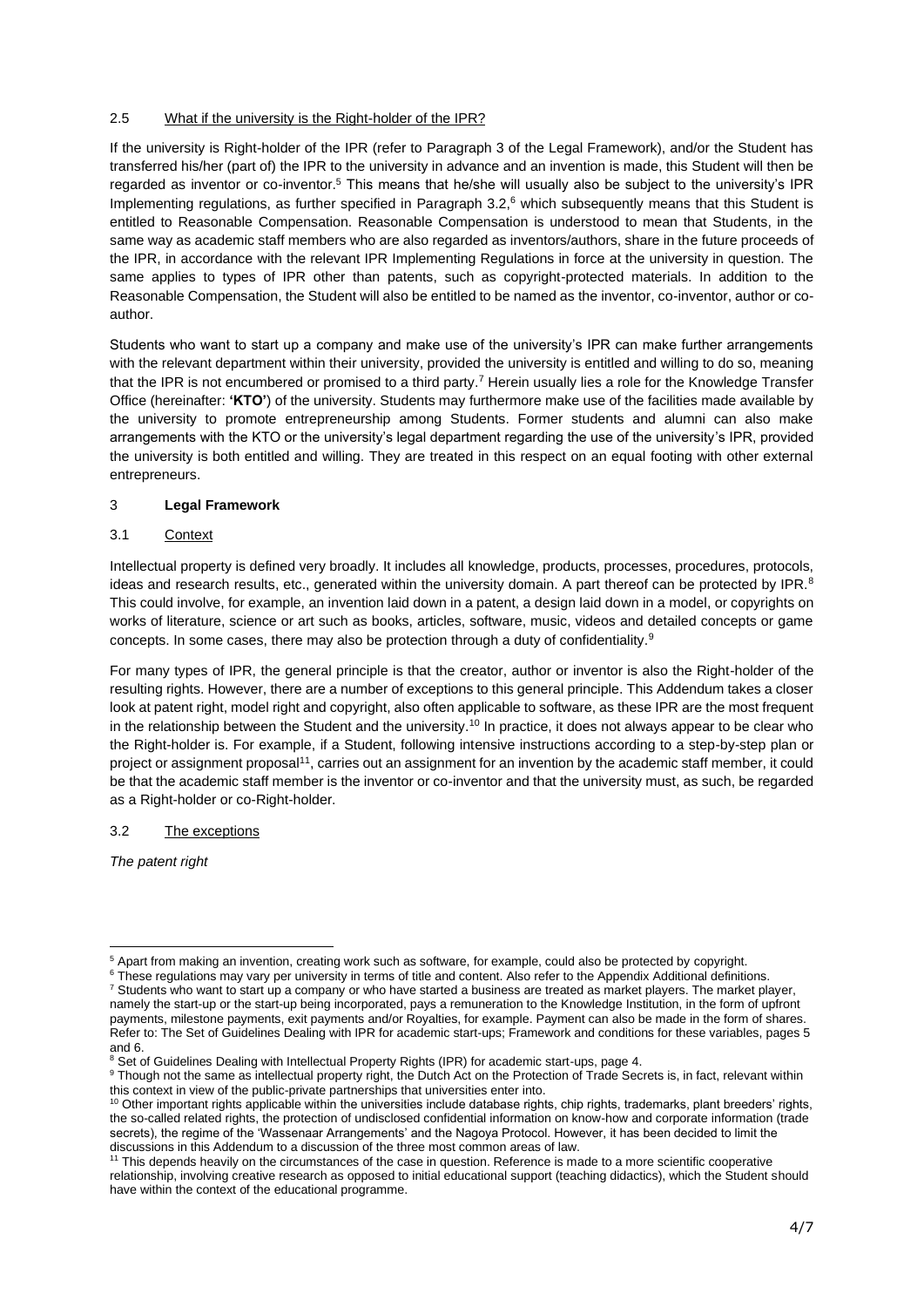The main rule in Dutch patent law is that the inventor has the right to patent the invention. There are three exceptions to this rule, namely for employees (Section 12(1) of the Dutch Patents Act), trainees (Section 12(2) of the Dutch Patents Act) and academic staff (Section 12(3) of the Dutch Patents Act).

The rationale behind these exceptions of Section 12 is as follows: the company or the university offers the inventor the framework and the support, enabling the making of the invention. It also encourages reflection on the problems in the field of work and traineeship in which the invention is made. Furthermore, these exceptions are in line with the fact that an employment relationship implies that the benefits accrue to the employer and that the employee receives wages in return.

#### *Reasons for exceptions with respect to Employees (Section 12(1) of the Dutch Patents Act)*

Under Section 12 of the Dutch Patents Act, the right to apply for a patent for inventions made by an employee in service accrues to the employee, unless the nature of the employment entails that he/she applies his/her particular knowledge to make inventions of the same kind as those covered by the application.

#### *Reasons for exceptions with respect to interns (Section 12(2) of the Dutch Patents Act)*

The right to apply for a patent for inventions made by the Trainee who carries out work for a Traineeship Provider within the context of an educational programme accrues to the Trainee Provider, unless the invention is unrelated to the subject of the work.

The right to apply for a patent for inventions made by a Student in the role of a Trainee, who carries out work for another party within the context of an educational programme, accrues to the party that has made the trainee position available, unless the invention is unrelated to the subject of the work. This regulation is in line with the principle, mentioned at the beginning of this paragraph, that the work provides the framework and the support to arrive at the invention and that it encourages reflection on the subject.

A second principle is that, in addition to the education and training of the Student or the Trainee, training activities serve to promote the interests of the organisation where the trainee support takes place. It follows that where there is a direct link between the work and the invention, the right to a patent accrues to the Trainee Provider providing the training position.

#### *Reasons for exceptions with respect to academic staff (Section 12(3) of the Dutch Patents Act)*

The right to patent accrues to the university to which the academic staff belongs. The restriction 'within the framework of work' does not apply. The provision of Section 12(3) applies to all staff members employed by the university.

#### *An inventor, but not a Right-holder*

The provisions of Section 12, paragraphs 1, 2 and 3 are of a regulatory nature. They thus provide for a derogation. However, Section 12(6) does stipulate that if the employer, the university or a third party is the Right-holder of a patent, the inventor is then entitled to a fair sum for missing out on the patent if the inventor cannot be deemed to find compensation for the loss of the patent in the salary or pecuniary allowance received by him or in a special allowance to be received by him. Section 12(7) of the Dutch Patents Act also shows that the provision of paragraph 6 has obligatory force, meaning that any derogations are to be deemed null and void. According to the universities, this means that the Students are also entitled to a fair sum if they have transferred their rights to the university or a third party. This Addendum refers to a fair sum as Reasonable Compensation, but this has the same meaning.

#### *IPR Implementing regulations*

Universities usually have IPR Implementing regulations set in place for academic staff designed to having the academic staff member receive a share if the university receives a net income. Although the university's valorisation considerations play a primary role in the choice of what happens with the patent, it seems reasonable to allow a Student, being the inventor, to be eligible for these IPR Implementing Regulations if this choice of valorisation leads to net income for the university. Therefore, if the Student transfers his/her share to the university, the Reasonable Compensation could be participation in the IPR Implementing regulations applicable to academic staff, as if the invention were made by a Student in the capacity of an academic staff member.<sup>12</sup>

 $12$  The means received by the university, being the net means, thus income minus the costs incurred, will then be divided between the Inventor or Inventors, the research group concerned or the department and the institution as a whole, for example.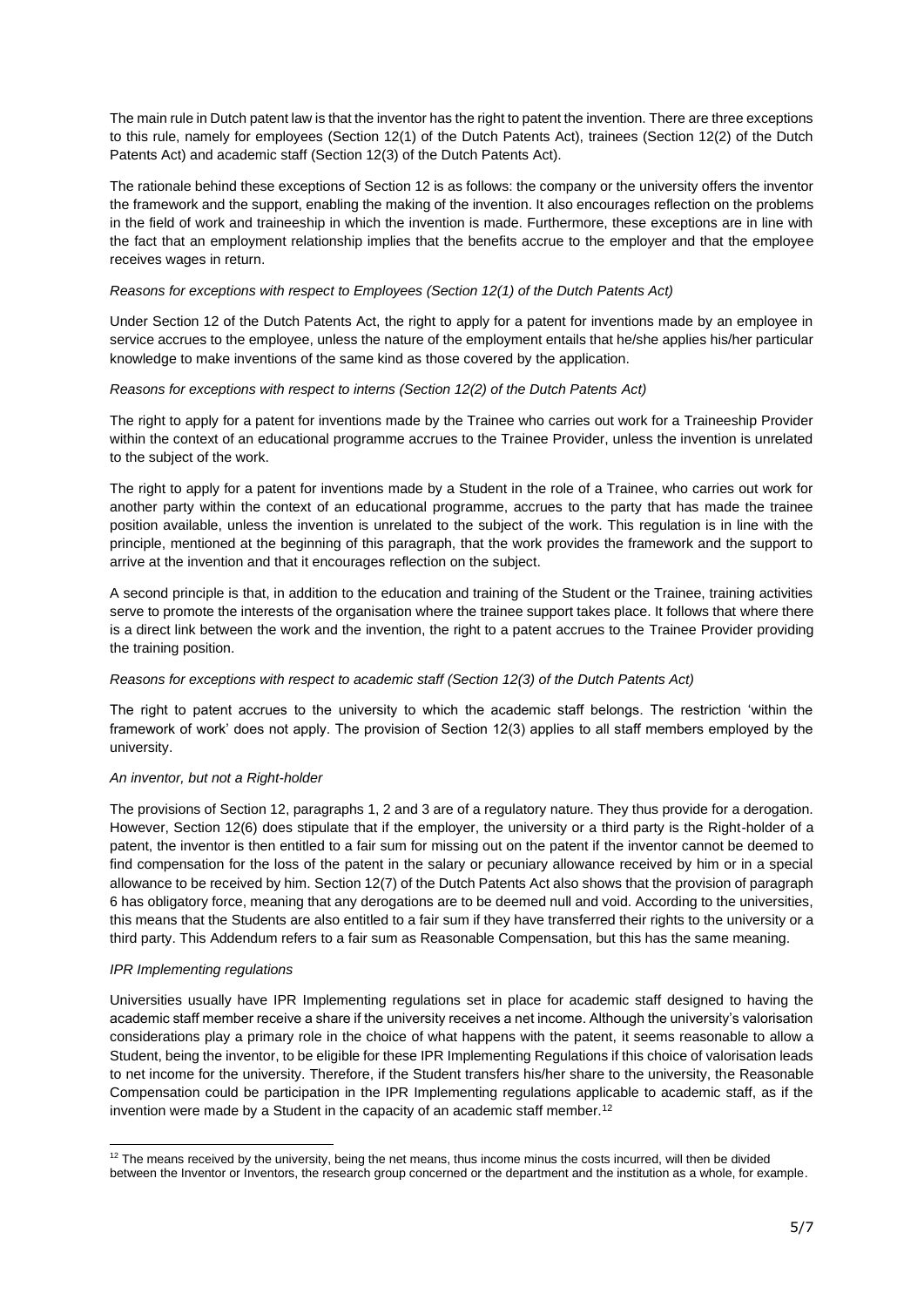Depending on the university's valorisation considerations, another option would be to agree with the Student that he/she obtains a role in the realisation of the chosen valorisation direction, in accordance with the Set of Guidelines Dealing with IPR for academic start-ups. This could, for example, involve a licence for a start-up in which the student is or is to be involved, such as in the capacity of employee, shareholder and/or adviser of that start-up. However, it will be clear to both the Student and the university that for the realisation of the chosen valorisation direction, safeguarding the implementation in society in order to create social impact must always prevail over personal interests and/or profit maximisation.

### *The design right*

The exclusive right to a design will in principle accrue to the person who filed the registration of the design. However, there may be those 'more' entitled to this right. Under Article 3.7(1) of the Benelux Convention on Intellectual Property (hereafter: BCIP), the original designer may, under certain circumstances, claim the design right or invoke the invalidity of the registration of the filing. Under Article 3.8(1) of the BCIP, the employer is deemed to be the designer if a design has been developed by an employee in the execution of his/her duties, unless otherwise agreed. The same rule applies under Article 3.8(2) of the BCIP if a design has been created on commission. The commissioning party will be deemed to be the Right-holder, provided that the commission was given with a view to commercial or industrial use of the product in which the design is incorporated. Article 3.29 stipulates that the copyright relating to the design will belong to the party deemed to be the designer, namely the employer or the commissioning party.

Whereas the copyright is acquired by creation, the exclusive right in a design will not be acquired until its registration has been filed.<sup>13</sup> A Student will therefore be the Right-holder of a design right if the model has been registered for filing, unless otherwise agreed.

#### *The copyright*

The general starting principle underlying the copyright is for the author or creator (the Right-holder) of the work to have the exclusive right to publish and reproduce that work. There are some exceptions to this principle relating to work that results under the responsibility and supervision or work that is the result of teamwork (Section 6 of the Dutch Copyright Act, Dutch acronym: '**Aw**') and the Copyright Law for Employers (Section 7 of the Aw). Responsibility and supervision means that the 'hand and the brain' carry out separate work, the work is therefore carried out fully according to the instructions given. Section 6 of the Aw can therefore only rarely apply to the relationship between the author (the Student) of a Report and their teacher, meaning that the copyright is thus usually vested in the Student. In the case of co-authorship or teamwork, the copyright belongs to the joint authors. The option of having the Student participate in the university's IPR Implementing Regulations in exchange for the transfer of the IPR could then also be considered for copyrights.

#### *IPR on Reports versus IPR arising from underlying results*

The copyright on the writing produced by the Student, the Report, rests with the Student. However, this may be independent of the IPR following generated results during a Research Project or Traineeship. The IPR arising from the results generated as part of a Research Project or Traineeship often accrue to the university or the Traineeship Provider, if stipulated by the Trainee Provider.

The student inventor then benefits from this as a private person. Refer to: the Set of Guidelines Dealing with IPR for academic start-ups, Inventor's Regulations, page 10.

<sup>&</sup>lt;sup>13</sup> Incidentally, it is not always necessary to register a design right for filing. There is also the possibility of a European unregistered Community design. The length of such an unregistered right comprises three years from the time it is first exhibited to the public.